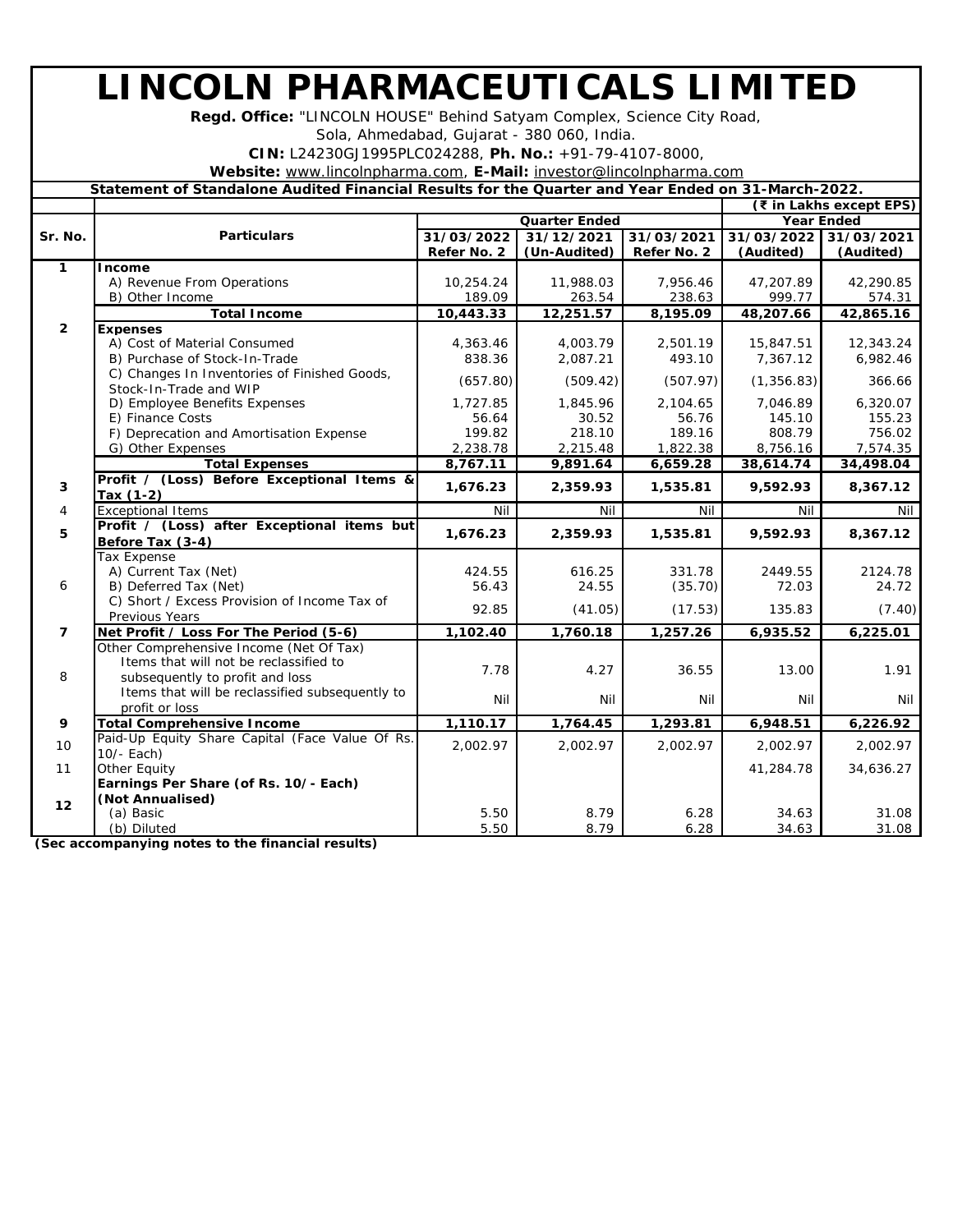| <b>Statement of Standalone Audited Assets and Liabilities</b><br>(₹ in Lakhs) |                                          |            |            |  |  |
|-------------------------------------------------------------------------------|------------------------------------------|------------|------------|--|--|
|                                                                               | As at                                    |            |            |  |  |
| Sr. No.                                                                       | <b>Particulars</b>                       | 31/03/2022 | 31/03/2021 |  |  |
| A                                                                             | <b>ASSETS</b>                            |            |            |  |  |
| $\mathbf{1}$                                                                  | <b>Non-Current Assets</b>                |            |            |  |  |
|                                                                               | (A) Property, Plant and Equipment        | 13,124.44  | 10,996.51  |  |  |
|                                                                               | (B) Right to use Asset                   | 25.38      | 27.54      |  |  |
|                                                                               | (C) Capital Work-In-Progress             | 1,605.36   | 168.58     |  |  |
|                                                                               | (D) Other Intangible Assets              | 38.27      | 39.80      |  |  |
|                                                                               | (E) Financial Assets                     |            |            |  |  |
|                                                                               | (i) Investments                          | 5.26       | 5.40       |  |  |
|                                                                               | (ii) Loans                               | 2,684.05   | 2,509.44   |  |  |
|                                                                               | (iii) Others Financial Assets            | 215.24     | 75.17      |  |  |
|                                                                               | (F) Other Non-Current Assets             | 457.79     | 543.43     |  |  |
|                                                                               | <b>Sub Total Non-Current Assets</b>      | 18,155.79  | 14,365.86  |  |  |
| $\overline{2}$                                                                | <b>Current Assets</b>                    |            |            |  |  |
|                                                                               | (A) Inventories                          | 7,274.20   | 4,661.28   |  |  |
|                                                                               | (B) Financial Assets                     |            |            |  |  |
|                                                                               |                                          |            |            |  |  |
|                                                                               | (i) Investments                          | 9,680.59   | 8,066.46   |  |  |
|                                                                               | (ii) Trade Receivables                   | 11,503.75  | 11,211.97  |  |  |
|                                                                               | (iii) Cash and Cash Equivalents          | 656.76     | 1,102.88   |  |  |
|                                                                               | (iv) Other Bank Balances                 | 1,186.54   | 240.28     |  |  |
|                                                                               | (v) Loans                                | 3,177.73   | 1,928.00   |  |  |
|                                                                               | (vi) Others Financial Assets             | 199.32     | 176.67     |  |  |
|                                                                               | (C) Current Tax Assets (Net)             | <b>Nil</b> | <b>Nil</b> |  |  |
|                                                                               | (D) Other Current Assets                 | 1,576.84   | 3,427.38   |  |  |
|                                                                               | <b>Sub Total Current Assets</b>          | 35,255.73  | 30,814.93  |  |  |
|                                                                               | TOTAL ASSETS $(1+2)$                     | 53,411.51  | 45,180.79  |  |  |
| B                                                                             | <b>EQUITY AND LIABILITIES</b>            |            |            |  |  |
| $\mathbf 1$                                                                   | Equity                                   |            |            |  |  |
|                                                                               | (A) Share Capital                        | 2,002.97   | 2,002.97   |  |  |
|                                                                               | <b>Other Equity</b><br>(B)               | 41,284.78  | 34,636.27  |  |  |
|                                                                               | <b>Sub Total Equity</b>                  | 43,287.76  | 36,639.24  |  |  |
| $\overline{2}$                                                                | <b>Non-Current Liabilities</b>           |            |            |  |  |
|                                                                               | (A) Financial Liabilities                |            |            |  |  |
|                                                                               | (i) Borrowings                           | <b>Nil</b> | 14.46      |  |  |
|                                                                               | (ii) Other Financial Liabilities         | 453.91     | 429.16     |  |  |
|                                                                               | (B) Deferred Tax Liabilities (Net)       | 645.45     | 569.05     |  |  |
|                                                                               | (C) Other Non-Current Liabilities        | <b>Nil</b> | Nil        |  |  |
|                                                                               | <b>Sub Total Non-Current Liabilities</b> | 1,099.37   | 1,012.66   |  |  |
| 3                                                                             | <b>Current Liabilities</b>               |            |            |  |  |
|                                                                               | (A) Financial Liabilities                |            |            |  |  |
|                                                                               | (i) Borrowings                           | 204.36     | 37.52      |  |  |
|                                                                               | (ii) Trade Payables                      |            |            |  |  |
|                                                                               | (a) Due to MSME                          | 1,978.14   | 871.52     |  |  |
|                                                                               | (b) Due to Other than MSME               | 5,163.74   | 4,784.17   |  |  |
|                                                                               | (iii) Other Financial Liabilities        | 861.70     | 852.15     |  |  |
|                                                                               | (B) Other Current Liabilities            | 123.18     | 453.79     |  |  |
|                                                                               | (C) Provisions                           | 265.81     | 218.09     |  |  |
|                                                                               | (D) Current Tax Liabilities (Net)        | 427.45     | 311.64     |  |  |
|                                                                               | <b>Sub Total Current Liabilities</b>     | 9,024.39   | 7,528.88   |  |  |
|                                                                               | TOTAL EQUITY AND LIABILITIES (1+2+3)     | 53,411.51  | 45,180.79  |  |  |
|                                                                               |                                          |            |            |  |  |

**(See accompanying notes to the financial results)**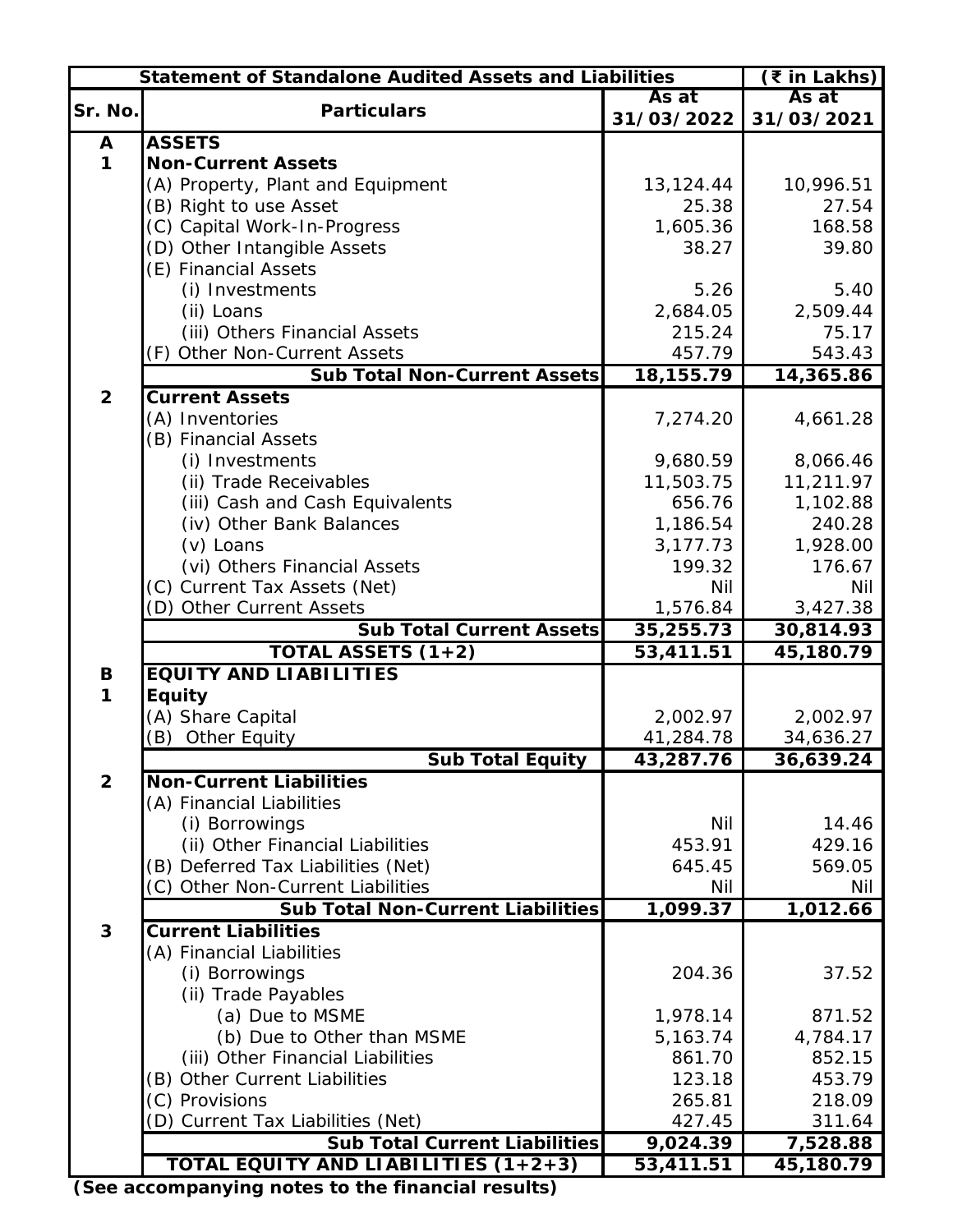|    | <b>Statement of Standalone Audited Cash Flows</b>                           |                   | $($ ₹ in Lakhs)   |
|----|-----------------------------------------------------------------------------|-------------------|-------------------|
|    |                                                                             | <b>Year Ended</b> | <b>Year Ended</b> |
|    | <b>Particulars</b>                                                          | 31/03/2022        | 31/03/2021        |
|    | A Cash Flow From Operating Activities                                       |                   |                   |
|    | <b>Profit Before Tax</b>                                                    | 9,592.93          | 8,367.12          |
|    | <b>Adjustments For:</b>                                                     |                   |                   |
|    | Depreciation and Amortisation Expense                                       | 808.79            | 756.02            |
|    | <b>Finance Costs</b>                                                        | 145.10            | 155.23            |
|    | Provision for Expected Credit Loss                                          | (17.43)           | 9.11              |
|    | <b>Bad-Debt Written off</b>                                                 | 70.08             | Nil               |
|    | Non Current Investment Write off                                            | 0.14              | <b>Nil</b>        |
|    | <b>Rate and Taxes</b>                                                       | Nil               | 80.80             |
|    | MTM (gain) / loss on fair valuation of derivative financial instruments     | (7.18)            | (52.25)           |
|    |                                                                             | 12.95             | 5.27              |
|    | Loss on Sale of Property, Plant & Equipment (Net)<br><b>Interest Income</b> |                   | (223.72)          |
|    |                                                                             | (502.84)          |                   |
|    | Dividend income                                                             | Nil               | (2.80)            |
|    | Share of profit from subsidiaries                                           | 0.32              | (7.92)            |
|    | (Gain) / Loss on fair valuation of Mutual Funds                             | (265.60)          | (238.30)          |
|    | (Gain) / Loss on sale of Current Investment                                 | (95.57)           | (6.69)            |
|    | Operating Profit Before Working Capital Changes                             | 9,741.67          | 8,841.87          |
|    | <b>Changes In Operating Assets and Liabilities:</b>                         |                   |                   |
|    | (Increase) / Decrease In Inventories                                        | (2,612.92)        | 45.91             |
|    | (Increase) / Decrease in Trade Receivables                                  | (344.43)          | (1,038.98)        |
|    | (Increase) / Decrease in Other Non-Current Financial Assets                 | (10.56)           | (15.80)           |
|    | (Increase) / Decrease in Other Current Financial Assets                     | (2.37)            | (16.81)           |
|    | (Increase) / Decrease in Other Non-Current Assets                           | (4.36)            | (16.56)           |
|    | (Increase) / Decrease in Other Current Assets                               | 1,850.53          | (6.67)            |
|    | (Increase) / Decrease in Trade Payable                                      | 1,486.19          | 590.33            |
|    | (Increase) / Decrease in Other Non-Current Financial Liabitlies             | 24.76             | 23.91             |
|    | (Increase) / Decrease in Other Current Financial Liabitlies                 | 119.09            | 312.80            |
|    | (Increase) / Decrease in Other Current Liabitlies                           | (330.61)          | 189.80            |
|    | (Increase) / Decrease in Short-Term Provisions                              | 65.09             | (25.46)           |
|    | <b>Cash Flow Generated From Operations</b>                                  | 9,982.08          | 8,884.36          |
|    | Direct Taxes Paid (Net)                                                     | (2, 363.79)       | (1,945.38)        |
|    | NET CASH FLOW FROM OPERATING ACTIVITIES (A)                                 | 7,618.29          | 6,938.98          |
|    | <b>B Cash Flows From Investing Activities</b>                               |                   |                   |
|    | Purchase of Property, Plant and Equipment                                   | (4, 552.52)       | (875.03)          |
|    | Proceeds from sale of Property, Plant and Equipments                        | 7.93              | 6.50              |
|    | Increase in Margin Money / Fixed Deposit                                    | (1, 290.45)       | (50.39)           |
|    | Decrease in Margin Money / Fixed Deposit                                    | 214.89            | 6.00              |
|    | Non Current Loan Given                                                      | (950.00)          | (649.07)          |
|    | Non Current Loan Received Back                                              | 946.14            |                   |
|    |                                                                             | (6, 220.00)       | Nil<br>(2,546.00) |
|    | <b>Current Loan Given</b>                                                   |                   |                   |
|    | <b>Current Loan Received Back</b>                                           | 5,026.00          | 1,949.15          |
|    | Interest received                                                           | 262.94            | 111.45            |
|    | Dividend received                                                           | Nil               | 2.80              |
|    | Sale of Current Investment                                                  | 4,051.78          | 1,050.42          |
|    | <b>Purchase of Current Investment</b>                                       | (5,304.73)        | (5,450.27)        |
|    | Amount received from Equity Instrument of Subsidiary on Voluntarily         | Nil               | 5.00              |
|    | wound up                                                                    |                   |                   |
|    | NET CASH FLOW FROM INVESTING ACTIVITIES (B)                                 | (7,808.02)        | (6, 439.43)       |
| C. | <b>Cash Flows From Financing Activities</b>                                 |                   |                   |
|    | <b>Repayment of Long-Term Borrowings</b>                                    | (51.97)           | (72.11)           |
|    | Proceeds of Short-Term Borrowings                                           | 200.00            | Nil               |
|    | <b>Repayment of Short-Term Borrowings</b>                                   | Nil               | (383.32)          |
|    | Dividend paid on Equity Shares (incl. tax thereon)                          | (300.00)          | Nil               |
|    | <b>Finance Costs Paid</b>                                                   | (104.42)          | (118.17)          |
|    | NET CASH FLOW FROM FINANCING ACTIVITIES (C)                                 | (256.39)          | (573.59)          |
|    | NET INCREASED IN CASH AND CASH EQUIVALENTS                                  |                   |                   |
|    | $(A + B + C)$                                                               | (446.12)          | (74.04)           |
|    | Cash and Cash Equivalents at the beginning of the Year                      | 1,102.88          | 1,176.93          |
|    | Cash and Cash Equivalents at the End of the Year                            | 656.76            | 1,102.89          |
|    |                                                                             |                   |                   |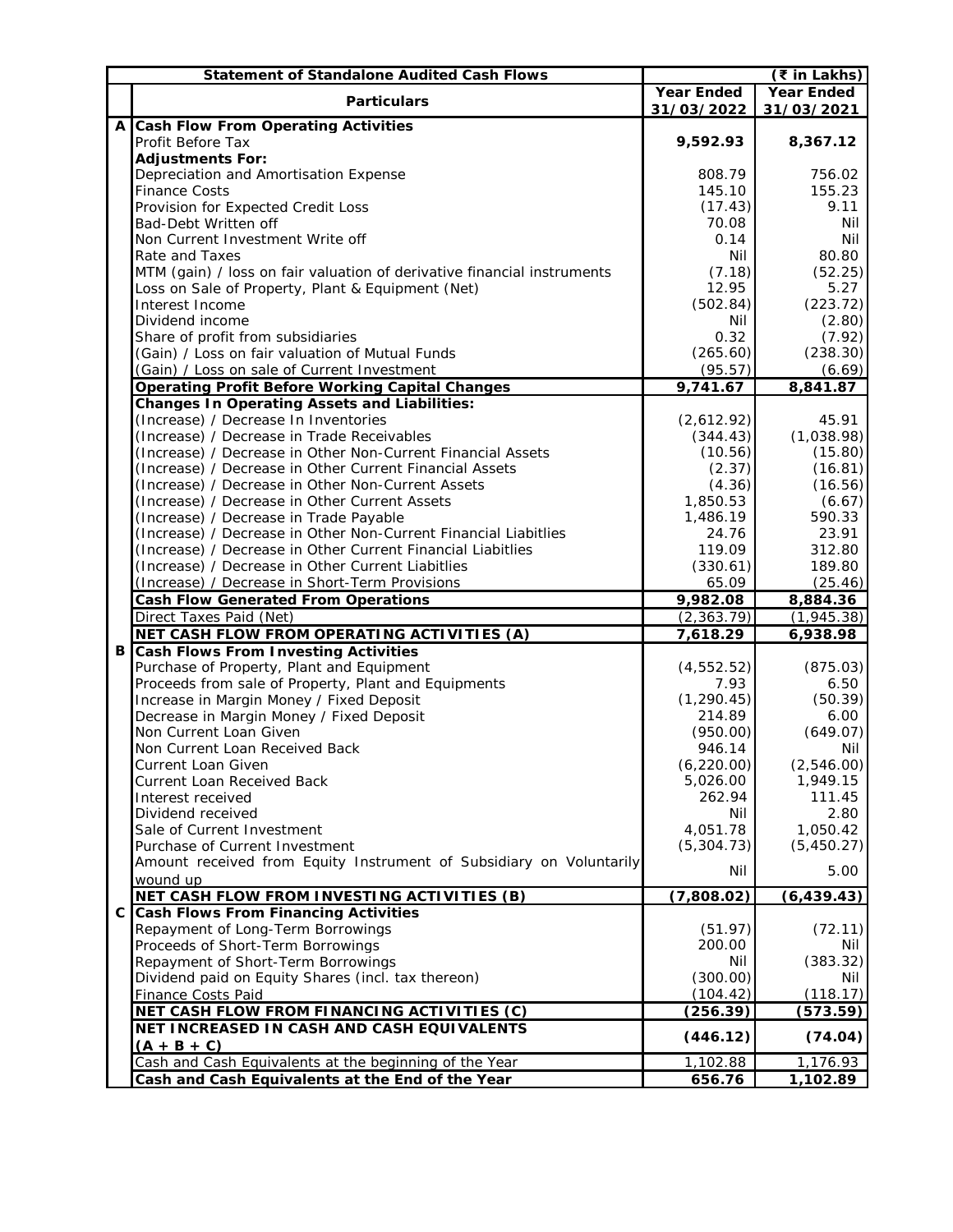| <b>Particulars</b>                                                                                                                                                                                                                                                                                                                                                                                                                                                                                                                                                                                                                              | <b>Year Ended</b><br>31/03/2022                                                                                               | <b>Year Ended</b><br>31/03/2021 |  |  |  |
|-------------------------------------------------------------------------------------------------------------------------------------------------------------------------------------------------------------------------------------------------------------------------------------------------------------------------------------------------------------------------------------------------------------------------------------------------------------------------------------------------------------------------------------------------------------------------------------------------------------------------------------------------|-------------------------------------------------------------------------------------------------------------------------------|---------------------------------|--|--|--|
| Note:                                                                                                                                                                                                                                                                                                                                                                                                                                                                                                                                                                                                                                           |                                                                                                                               |                                 |  |  |  |
|                                                                                                                                                                                                                                                                                                                                                                                                                                                                                                                                                                                                                                                 | Components of Cash and Cash Equivalents at each balance sheet date:<br>(₹ in Lakhs)<br><b>Year Ended</b><br><b>Year Ended</b> |                                 |  |  |  |
| <b>Particulars</b>                                                                                                                                                                                                                                                                                                                                                                                                                                                                                                                                                                                                                              | 31/03/2022                                                                                                                    | 31/03/2021                      |  |  |  |
| Cash on Hand                                                                                                                                                                                                                                                                                                                                                                                                                                                                                                                                                                                                                                    | 24.70                                                                                                                         | 33.42                           |  |  |  |
| <b>Balances with Bank</b>                                                                                                                                                                                                                                                                                                                                                                                                                                                                                                                                                                                                                       | 632.06                                                                                                                        | 1,069.47                        |  |  |  |
| <b>Total Cash and Cash Equivalents</b><br>The above Cash flow statement has been prepared under the "Indirect Method" as set out in Ind AS 7 on                                                                                                                                                                                                                                                                                                                                                                                                                                                                                                 | 656.76                                                                                                                        | 1,102.89                        |  |  |  |
| Statement of Cash Flows.                                                                                                                                                                                                                                                                                                                                                                                                                                                                                                                                                                                                                        |                                                                                                                               |                                 |  |  |  |
| <b>NOTES:</b>                                                                                                                                                                                                                                                                                                                                                                                                                                                                                                                                                                                                                                   |                                                                                                                               |                                 |  |  |  |
| The above standalone financial resuts of the Company for the quarter and year ended March 31,<br>2022 have been reviewed and recommended by the Audit Committee and approved by the Board of<br>Directors of the Company at their meeting held on Thursday, May 19, 2022 and audited by statutory<br>1<br>auditors of the Company. The Statutory Auditors have expressed an un-modified audit opinion. The<br>financial results are being Published in accordance with Regulation 33 of the SEBI (Listing Obligations<br>and Disclosure Requirements) Regulations, 2015.                                                                        |                                                                                                                               |                                 |  |  |  |
| The figures of current quarter (i.e. three months ended March 31, 2022) and the corresponding<br>previous quarter (i.e. three months ended March 31, 2021) are the balancing figures between the<br>$\overline{2}$<br>audited figures in respect of the full financial year and the published year to date figures upto the<br>end of third quarter of the respective financial years, which have been subject to limited review.                                                                                                                                                                                                               |                                                                                                                               |                                 |  |  |  |
| Hon'ble NCLT, Ahmedabad Bench in its order dated September 14, 2021 sanctioned the scheme of<br>amalgamation of Lincoln Parenteral Limited ('Transferor Company') and Lincoln Pharmaceuticals<br>Limited ('Transferee Company') and their respective shareholders and creditors ("scheme"). In<br>compliance with the scheme, Company has issued and allotted 29,728 equity shares of $\bar{\tau}$ 10/- each<br>to the eligible shareholders of the Transferor Company. Further, Company has received listing and<br>trading approval from the both the stock exchange(s) i.e. from BSE and NSE on issuance of above<br>said new equity shares. |                                                                                                                               |                                 |  |  |  |
| The Board of Directors has recommended dividend of $\overline{z}$ 1.50/- (One Rupee and Fifty Paisa only) (i.e.<br>15% Per Share) per equity share of face value of ₹ 10/- for the year ended March 31, 2022, subject<br>4<br>to approval of the members at the ensuring Annual General Meeting (AGM) of the Company.                                                                                                                                                                                                                                                                                                                           |                                                                                                                               |                                 |  |  |  |
| The Company has considered the possible effects that may arise out of the still unfolding COVID-19<br>pandemic on the business of the Company. For this purpose, the Company has considered internal<br>and external sources of information upto the date of approval of these financial results. Based on the<br>5<br>current estimates, the Company does not expect any significant impact on business. The Company<br>will continue to closely monitor any material changes to future economic conditions.                                                                                                                                   |                                                                                                                               |                                 |  |  |  |
| This statement has been prepared in accordance with the Companies (Indian Accounting Standards)<br>Rules, 2015 (Ind AS), prescribed under section 133 of the Companies Act, 2013, and other<br>recognized accounting practices and policies to the extent applicable.                                                                                                                                                                                                                                                                                                                                                                           |                                                                                                                               |                                 |  |  |  |
| 7<br>The Company has a single business segment namely 'Pharmaceutical Business'.                                                                                                                                                                                                                                                                                                                                                                                                                                                                                                                                                                |                                                                                                                               |                                 |  |  |  |
| The figures for the previous period / year have been regrouped / reclassified, wherever necessary to<br>8<br>conform to current period / year classification.                                                                                                                                                                                                                                                                                                                                                                                                                                                                                   |                                                                                                                               |                                 |  |  |  |
| For Lincoln Pharmaceuticals Limited<br>Mahendra G. Patel<br>Place: Ahmedabad<br><b>Managing Director</b>                                                                                                                                                                                                                                                                                                                                                                                                                                                                                                                                        |                                                                                                                               |                                 |  |  |  |
| Date: May 19, 2022                                                                                                                                                                                                                                                                                                                                                                                                                                                                                                                                                                                                                              |                                                                                                                               | DIN: 00104706                   |  |  |  |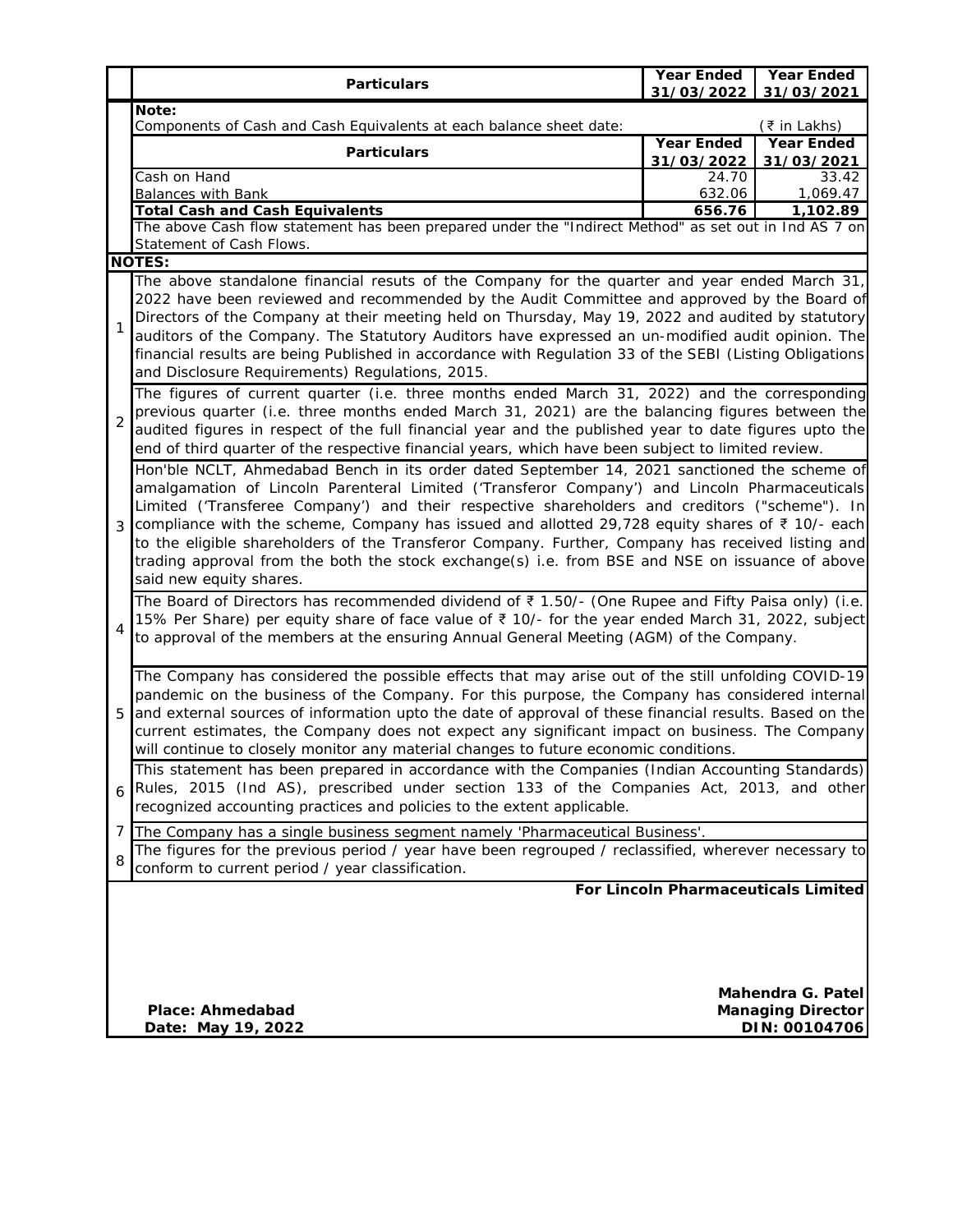## **LINCOLN PHARMACEUTICALS LIMITED**

**Regd. Office:** "LINCOLN HOUSE" Behind Satyam Complex, Science City Road,

Sola, Ahmedabad, Gujarat - 380 060, India.

**CIN:** L24230GJ1995PLC024288, **Ph. No.:** +91-79-4107-8000,

**Website:** [www.lincolnpharma.com,](http://www.lincolnpharma.com) **E-Mail:** [investor@lincolnpharma.com](mailto:investor@lincolnpharma.com)

**Statement of Consolidated Audited Financial Results for the Quarter and Year Ended on 31-March-2022.**

|                |                                                                        |                                        |              |             |                   | (₹ in Lakhs except EPS) |
|----------------|------------------------------------------------------------------------|----------------------------------------|--------------|-------------|-------------------|-------------------------|
|                |                                                                        | <b>Quarter Ended</b>                   |              |             | <b>Year Ended</b> |                         |
| Sr. No.        | <b>Particulars</b>                                                     | 31/03/2022<br>31/03/2021<br>31/12/2021 |              | 31/03/2022  | 31/03/2021        |                         |
|                |                                                                        | Refer No. 2                            | (Un-Audited) | Refer No. 2 | (Audited)         | (Audited)               |
| $\mathbf{1}$   | <b>Income</b>                                                          |                                        |              |             |                   |                         |
|                | A) Revenue From Operations                                             | 10,258.68                              | 11,988.03    | 7,958.04    | 47,212.33         | 42,418.54               |
|                | B) Other Income                                                        | 189.09                                 | 263.54       | 253.49      | 999.77            | 566.39                  |
|                | <b>Total Income</b>                                                    | 10,447.77                              | 12,251.57    | 8,211.53    | 48,212.10         | 42,984.93               |
| $\overline{2}$ | <b>Expenses</b>                                                        |                                        |              |             |                   |                         |
|                | A) Cost of Material Consumed                                           | 4,363.46                               | 4,003.79     | 2,501.19    | 15,847.51         | 12,343.24               |
|                | B) Purchase of Stock-In-Trade                                          | 838.36                                 | 2,087.21     | 510.16      | 7,367.48          | 7,031.43                |
|                | C) Changes In Inventories of Finished Goods,<br>Stock-In-Trade and WIP | (657.80)                               | (509.42)     | (507.97)    | (1, 356.83)       | 399.07                  |
|                | D) Employee Benefits Expenses                                          | 1,727.85                               | 1,845.96     | 2,110.65    | 7,046.89          | 6,326.07                |
|                | E) Finance Costs                                                       | 56.64                                  | 30.52        | 57.47       | 145.12            | 156.17                  |
|                | F) Deprecation and Amortisation Expense                                | 199.82                                 | 218.10       | 189.16      | 808.79            | 756.02                  |
|                | G) Other Expenses                                                      | 2,242.18                               | 2,215.48     | 1,819.58    | 8,759.19          | 7,600.84                |
|                | <b>Total Expenses</b>                                                  | 8,770.51                               | 9,891.64     | 6,680.24    | 38,618.15         | 34,612.84               |
| 3              | Profit / (Loss) Before Exceptional Items &<br>Tax $(1-2)$              | 1,677.27                               | 2,359.93     | 1,531.28    | 9,593.96          | 8,372.09                |
| 4              | <b>Exceptional Items</b>                                               | Nil                                    | Nil          | Nil         | Nil               | Nil                     |
| 5              | Profit / (Loss) after Exceptional items but<br>Before Tax (3-4)        | 1,677.27                               | 2,359.93     | 1,531.28    | 9,593.96          | 8,372.09                |
|                | <b>Tax Expense</b>                                                     |                                        |              |             |                   |                         |
| 6              | A) Current Tax (Net)                                                   | 424.77                                 | 616.25       | 325.46      | 2,449.77          | 2,129.04                |
|                | B) Deferred Tax (Net)                                                  | 56.43                                  | 24.55        | (35.70)     | 72.03             | 24.72                   |
|                | C) Short / Excess Provision of Income Tax of<br><b>Previous Years</b>  | 93.65                                  | (41.05)      | (16.82)     | 136.63            | (6.69)                  |
| $\overline{7}$ | Net Profit / Loss For The Period (5-6)                                 | 1,102.41                               | 1,760.18     | 1,258.34    | 6,935.52          | 6,225.02                |
|                | Other Comprehensive Income (Net Of Tax)                                |                                        |              |             |                   |                         |
|                | Items that will not be reclassified to                                 |                                        |              |             |                   |                         |
| 9              | subsequently to profit and loss                                        | 7.78                                   | 4.27         | 36.55       | 13.00             | 1.91                    |
|                | Items that will be reclassified subsequently to                        |                                        |              |             |                   |                         |
|                | profit or loss                                                         | Nil                                    | Nil          | Nil         | Nil               | Nil                     |
| 10             | <b>Total Comprehensive Income</b>                                      | 1,110.18                               | 1,764.45     | 1,294.89    | 6,948.51          | 6,226.93                |
| 11             | Paid-Up Equity Share Capital (Face Value Of Rs.<br>10/- Each)          | 2,002.97                               | 2,002.97     | 2,002.97    | 2,002.97          | 2,002.97                |
| 12             | <b>Other Equity</b>                                                    |                                        |              |             | 41,284.78         | 34,636.27               |
|                | Earnings Per Share (of Rs. 10/- Each) (Not                             |                                        |              |             |                   |                         |
|                | Annualised)                                                            |                                        |              |             |                   |                         |
| 13             | (a) Basic                                                              | 5.50                                   | 8.79         | 6.28        | 34.63             | 31.08                   |
|                | (b) Diluted                                                            | 5.50                                   | 8.79         | 6.28        | 34.63             | 31.08                   |

**(See accompanying notes to the financial results)**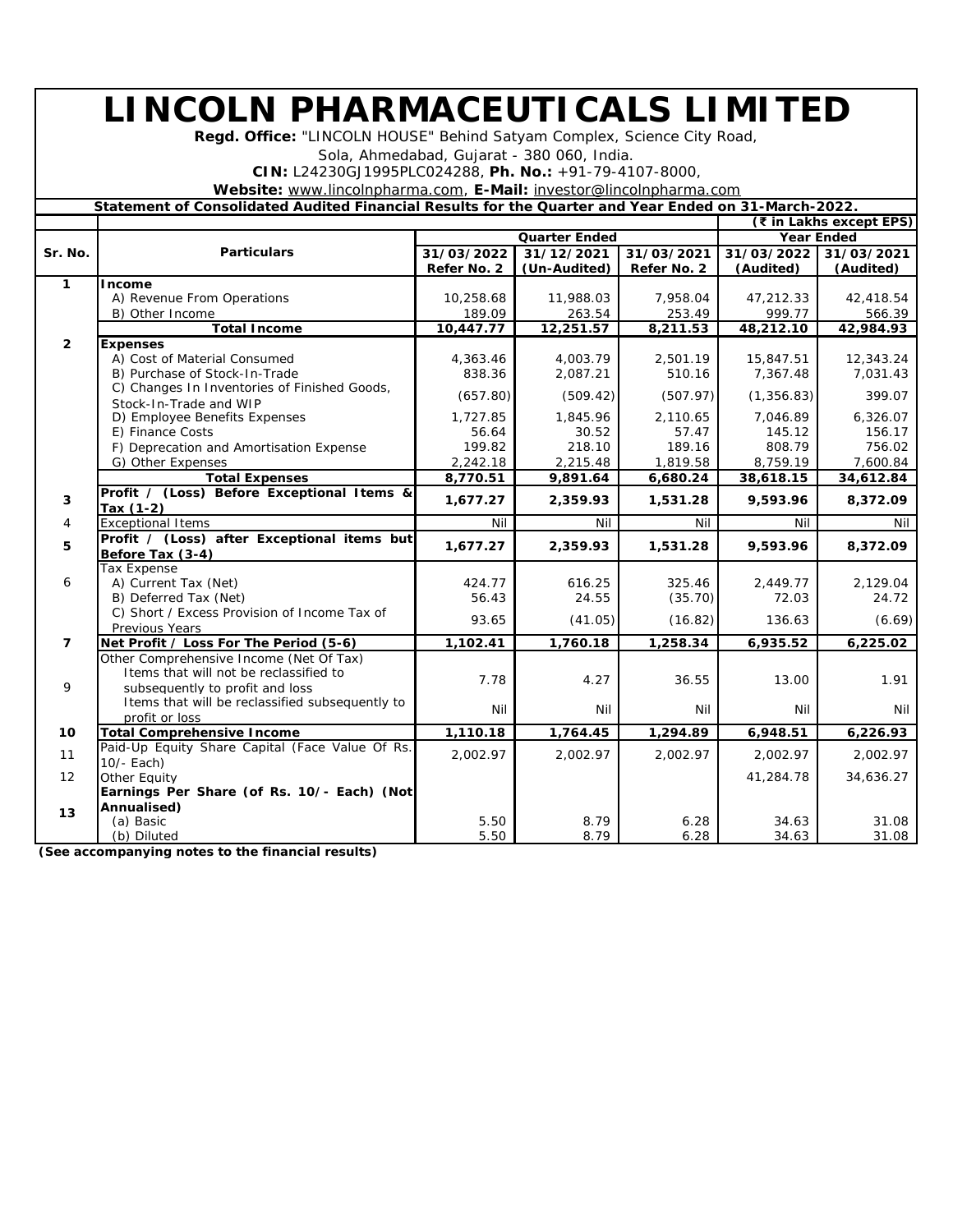| <b>Statement of Audited Consolidated Assets and Liabilities</b><br>(₹ in Lakhs) |                                          |            |            |  |  |
|---------------------------------------------------------------------------------|------------------------------------------|------------|------------|--|--|
|                                                                                 | As at<br><b>Particulars</b>              |            |            |  |  |
| Sr. No.                                                                         |                                          | 31/03/2022 | 31/03/2021 |  |  |
| A                                                                               | <b>ASSETS</b>                            |            |            |  |  |
| $\mathbf 1$                                                                     | <b>Non-Current Assets</b>                |            |            |  |  |
|                                                                                 | (A) Property, Plant and Equipment        | 13,124.44  | 10,996.51  |  |  |
|                                                                                 | (B) Right to use asset                   | 25.38      | 27.54      |  |  |
|                                                                                 | (C) Capital Work-In-Progress             | 1,605.36   | 168.58     |  |  |
|                                                                                 | (D) Other Intangible Assets              | 38.27      | 39.80      |  |  |
|                                                                                 | (E) Financial Assets                     |            |            |  |  |
|                                                                                 | (i) Investments                          | 0.26       | 0.40       |  |  |
|                                                                                 | (ii) Loans                               | 2,684.05   | 2,509.44   |  |  |
|                                                                                 | (iii) Others Financial Assets            | 215.24     | 75.17      |  |  |
|                                                                                 | (F) Other Non-Current Assets             | 457.79     | 543.43     |  |  |
|                                                                                 | <b>Sub Total Non-Current Assets</b>      | 18,150.79  | 14,360.86  |  |  |
| $\overline{2}$                                                                  | <b>Current Assets</b>                    |            |            |  |  |
|                                                                                 | (A) Inventories                          | 7,274.20   | 4,661.28   |  |  |
|                                                                                 | (B) Financial Assets                     |            |            |  |  |
|                                                                                 | (i) Investments                          | 9,680.59   | 8,066.46   |  |  |
|                                                                                 | (ii) Trade Receivables                   | 11,594.14  | 11,334.85  |  |  |
|                                                                                 | (iii) Cash and Cash Equivalents          | 693.41     | 1,143.84   |  |  |
|                                                                                 | (iv) Other Bank Balances                 | 1,186.54   | 240.28     |  |  |
|                                                                                 | (vi) Loans                               | 3,177.73   | 1,928.00   |  |  |
|                                                                                 | (v) Other Financial Assets               | 82.37      | 59.40      |  |  |
|                                                                                 | (C) Current Tax Assets (Net)             | <b>Nil</b> | Nil        |  |  |
|                                                                                 | (D) Other Current Assets                 | 1,595.99   | 3,440.96   |  |  |
|                                                                                 | <b>Sub Total Current Assets</b>          | 35,284.95  | 30,875.08  |  |  |
|                                                                                 | TOTAL ASSETS $(1+2)$                     | 53,435.74  | 45,235.94  |  |  |
| B                                                                               | <b>EQUITY AND LIABILITIES</b>            |            |            |  |  |
| $\mathbf 1$                                                                     | <b>Equity</b>                            |            |            |  |  |
|                                                                                 | (A) Share Capital                        | 2,002.97   | 2,002.97   |  |  |
|                                                                                 | (B) Other Equity                         | 41,284.78  | 34,636.27  |  |  |
|                                                                                 | <b>Sub Total Equity</b>                  | 43,287.76  | 36,639.24  |  |  |
| $\overline{2}$                                                                  | <b>Non-Current Liabilities</b>           |            |            |  |  |
|                                                                                 | (A) Financial Liabilities                |            |            |  |  |
|                                                                                 | (i) Borrowings                           | <b>Nil</b> | 14.46      |  |  |
|                                                                                 | (ii) Other Financial Liabilities         | 453.91     | 429.16     |  |  |
|                                                                                 | (B) Deferred Tax Liabilities (Net)       | 645.45     | 569.05     |  |  |
|                                                                                 | <b>Sub Total Non-Current Liabilities</b> | 1,099.37   | 1,012.66   |  |  |
| 3                                                                               | <b>Current Liabilities</b>               |            |            |  |  |
|                                                                                 | (A) Financial Liabilities                |            |            |  |  |
|                                                                                 | (i) Borrowings                           | 204.36     | 37.52      |  |  |
|                                                                                 | (ii) Trade Payables                      |            |            |  |  |
|                                                                                 | (a) Due to MSME                          | 1,978.14   | 871.52     |  |  |
|                                                                                 | (b) Due to Other than MSME               | 5,187.75   | 4,835.08   |  |  |
|                                                                                 | (iii) Other Financial Liabilities        | 861.70     | 852.15     |  |  |
|                                                                                 | (B) Other Current Liabilities            | 123.18     | 453.79     |  |  |
|                                                                                 | (C) Provisions                           | 265.81     | 218.09     |  |  |
|                                                                                 | (D) Current Tax Liabilities (Net)        | 427.67     | 315.88     |  |  |
|                                                                                 | <b>Sub Total Current Liabilities</b>     | 9,048.62   | 7,584.03   |  |  |
|                                                                                 | TOTAL EQUITY AND LIABILITIES (1+2+3)     | 53,435.74  | 45,235.94  |  |  |

**(See accompanying notes to the financial results)**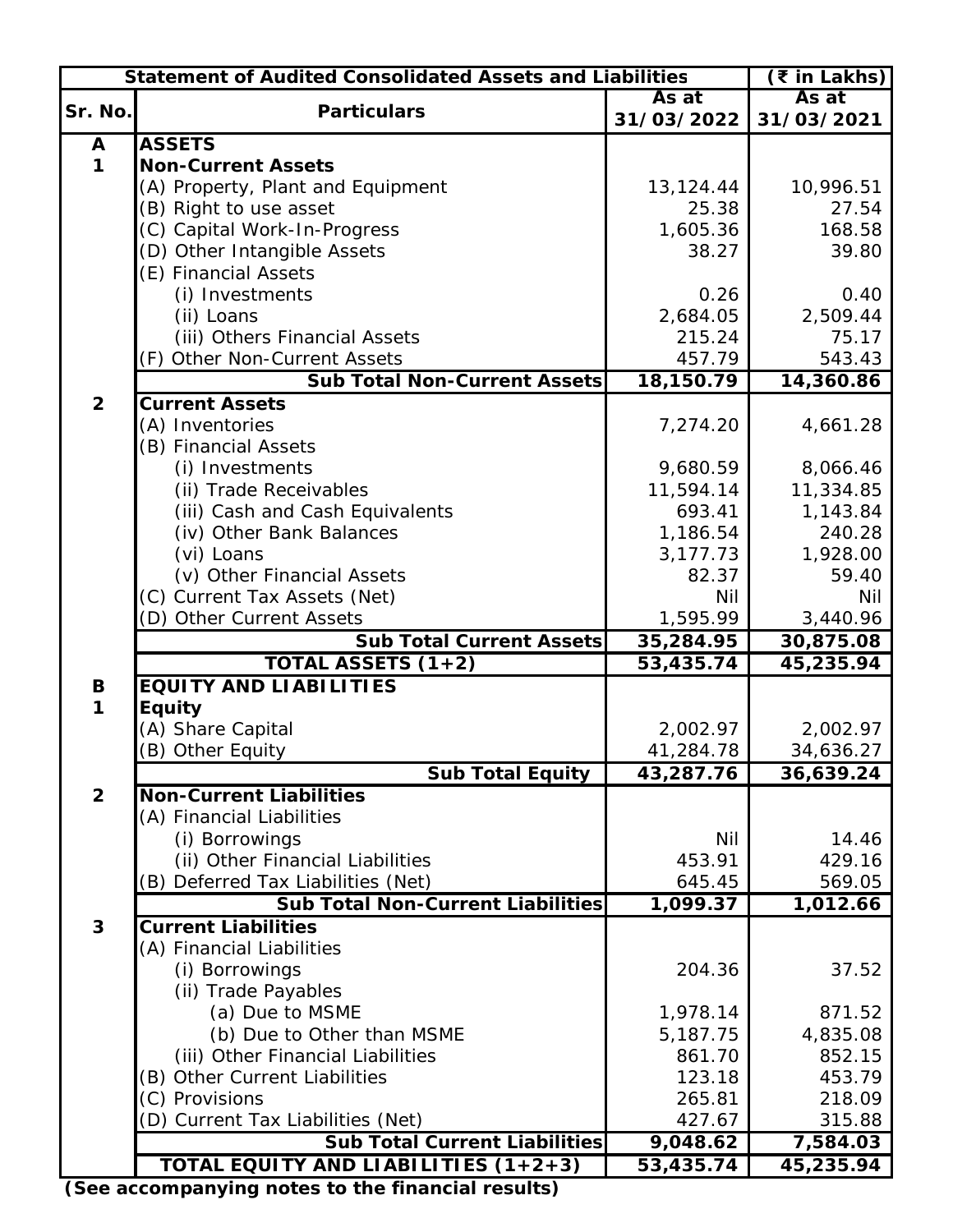|  | $(5$ in Lakhs)                                                                              |                   |                   |
|--|---------------------------------------------------------------------------------------------|-------------------|-------------------|
|  |                                                                                             | <b>Year Ended</b> | <b>Year Ended</b> |
|  | <b>Particulars</b>                                                                          | 31/03/2022        | 31/03/2021        |
|  | A Cash Flow From Operating Activities                                                       |                   |                   |
|  | <b>Profit Before Tax</b>                                                                    | 9,593.96          | 8,372.09          |
|  | <b>Adjustments For:</b>                                                                     |                   |                   |
|  | Depreciation and Amortisation Expense                                                       | 808.79            | 756.02            |
|  | <b>Finance Costs</b>                                                                        | 145.12            | 156.17            |
|  | Provision For Expected Credit Loss                                                          | (17.43)           | 9.11              |
|  | Rate and Taxes                                                                              | Nil               | 80.80             |
|  | <b>Dividend Income</b>                                                                      | Nil               | (2.80)            |
|  | <b>Bad-Debt Written off</b>                                                                 | 69.68             | Nil               |
|  | Non Current Investment Write off                                                            | 0.14              | Nil               |
|  | MTM (gain) / loss on fair valuation of derivative financial                                 |                   |                   |
|  | instruments                                                                                 | (7.18)            | (52.25)           |
|  | Loss on sale of Property, Plant & Equipment (net)                                           | 12.95             | 5.27              |
|  | Interest Income                                                                             | (502.84)          | (223.72)          |
|  | (Gain) / Loss on Fair Valuation of Non Current Investment                                   | (265.60)          | (238.30)          |
|  | Gain on Sale of Current Investment                                                          | (95.57)           | (6.69)            |
|  | <b>Operating Profit Before Working Capital Changes</b>                                      | 9,742.00          | 8,855.70          |
|  |                                                                                             |                   |                   |
|  | <b>Changes In Operating Assets and Liabilities:</b><br>(Increase) / Decrease in Inventories | (2,612.92)        | 78.32             |
|  | (Increase) / Decrease in Trade Receivables                                                  |                   | (1,008.29)        |
|  |                                                                                             | (311.53)          |                   |
|  | (Increase) / Decrease in Other Non-Current Financial Assets                                 | (10.56)           | (15.80)           |
|  | (Increase) / Decrease in Other Current Financial Assets                                     | (2.37)            | (16.81)           |
|  | (Increase) / Decrease in Other Non-Current Assets                                           | (4.36)            | (16.56)           |
|  | (Increase) / Decrease in Other Current Assets                                               | 1,844.96          | (19.02)           |
|  | (Increase) / Decrease in Trade Payable                                                      | 1,459.29          | 554.96            |
|  | (Increase) / Decrease in Other Non-Current Financial                                        | 24.76             | 23.91             |
|  | Liabilities                                                                                 |                   |                   |
|  | (Increase) / Decrease in Other current Financial Liabilities                                | 119.09            | 312.80            |
|  | (Increase) / Decrease in Other Current Liabitlies                                           | (330.61)          | 152.30            |
|  | (Increase) / Decrease in Short Term Provisions                                              | 65.09             | (25.46)           |
|  | <b>Cash Flow Generated From Operations</b>                                                  | 9,982.84          | 8,876.06          |
|  | Direct Taxes Paid (Net)                                                                     | (2,369.64)        | (1,949.11)        |
|  | NET CASH FLOW FROM OPERATING ACTIVITIES (A)                                                 | 7,613.20          | 6,926.95          |
|  | <b>B Cash Flows From Investing Activities</b>                                               |                   |                   |
|  | Purchase of Property, Plant and Equipments                                                  | (4, 552.52)       | (875.03)          |
|  | Proceeds From Sale of Property, Plant and Equipments                                        | 7.93              | 6.50              |
|  | Increase in Margin Money / Fixed Deposit                                                    | (1, 290.45)       | (50.39)           |
|  | Decrease in Margin Money / Fixed Deposit                                                    | 214.89            | 6.00              |
|  | Non Current Loan Given                                                                      | (950.00)          | (1,031.27)        |
|  | Non Current Loan Received Back                                                              | 946.14            | Nil               |
|  | <b>Current Loan Given</b>                                                                   | (6, 220.00)       | (289.60)          |
|  | <b>Current Loan Received Back</b>                                                           | 5,026.00          | Nil               |
|  | <b>Interest Received</b>                                                                    | 262.94            | 203.11            |
|  | <b>Dividend Received</b>                                                                    | Nil               | 2.80              |
|  | Sale of Current Investment                                                                  | 4,051.78          | 1,050.42          |
|  | <b>Purchase of Current Investment</b>                                                       | (5, 304.73)       | (5,450.27)        |
|  | Amount received from Equity Instrument on Liquidation of                                    | Nil               | 5.00              |
|  | Subsidiary                                                                                  |                   |                   |
|  | NET CASH FLOW FROM INVESTING ACTIVITIES (B)                                                 | (7,808.02)        | (6, 422.72)       |
|  | C Cash Flows From Financing Activities                                                      |                   |                   |
|  | <b>Repayment of Long-Term Borrowings</b>                                                    | (51.97)           | (72.11)           |
|  | Proceeds of Short-Term Borrowings                                                           | 200.00            | Nil               |
|  | <b>Repayment of Short-Term Borrowings</b>                                                   | Nil               | (383.32)          |
|  | Dividend Paid on Equity Shares (Incl. Deferred Tax)                                         | (300.00)          | Nil               |
|  | <b>Finance Costs Paid</b>                                                                   | (103.64)          | (119.10)          |
|  | NET CASH FLOW FROM FINANCING ACTIVITIES (C)                                                 | (255.61)          | (574.53)          |